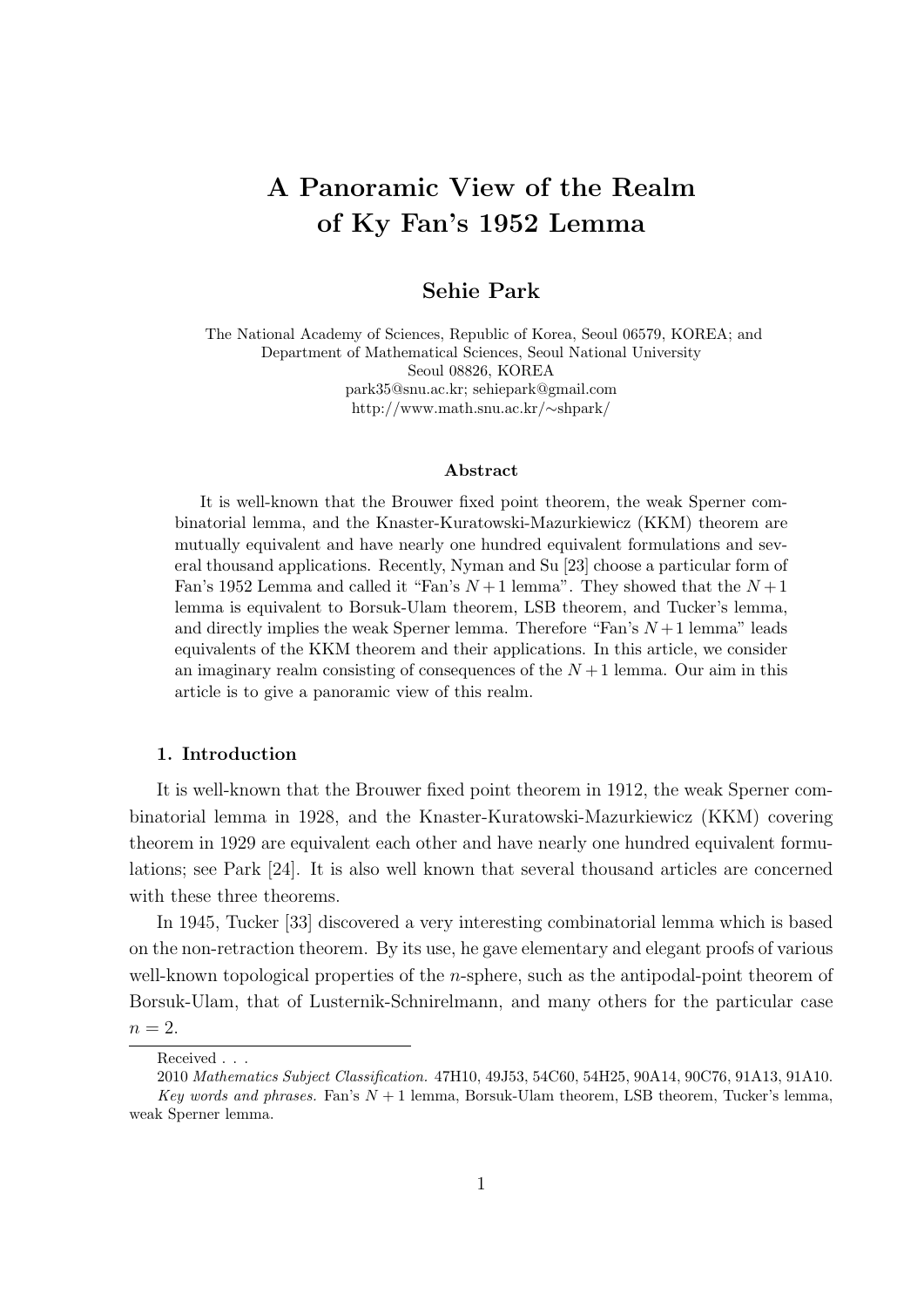In 1952, Ky Fan [6] obtained a generalization of Tucker's combinatorial lemma, together with two new antipodal-point theorems generalizing the theorems of Borsuk-Ulam and Lusternik-Schnirelmann.

An *octahedral subdivision* of an *n*-sphere  $S<sup>n</sup>$  in  $\mathbb{R}^{n+1}$  is the subdivision of  $S<sup>n</sup>$  into  $2^{n+1}$  *n*simplices by  $n+1$  arbitrarily chosen orthogonal hyperplanes in  $\mathbb{R}^{n+1}$  passing through the center of *S n* .

**Ky Fan's combinatorial lemma** (Fan [6]) *Let K be a symmetric barycentric subdivision of the octahedral subdivision of the n-sphere S n . Suppose that each vertex of K is assigned a label from*  $\{\pm 1, \pm 2, \ldots, \pm m\}$  *in such a way that* (i) *labels at antipodal vertices sum to zero and* (ii) *labels at adjacent vertices do not sum to zero. Then there are an odd number of n-simplices whose labels are of the form*  $\{k_0, -k_1, k_2, \ldots, (-1)^n k_n\}$ , where  $1 \leq k_0$  $k_1 < \cdots < k_n \leq m$ . In particular,  $m \geq n+1$ .

Later it was known that the Borsuk-Ulam theorem, the Lusternik-Schnirelmann-Borsuk (LSB) theorem, and Tucker's lemma are another triumvirate of equivalent results and imply the Brouwer theorem, the weak Sperner lemma, and the KKM theorem.

Sixty-one years later, Nyman and Su [23] choose a particular form of Fan's 1952 Lemma [6] and called it "Fan's  $N+1$  lemma". They showed that  $N+1$  lemma is equivalent to Borsuk-Ulam theorem, LSB theorem, and Tucker's lemma, and directly implies the weak Sperner lemma. Also recall that Fan's 1952 paper was extended to his 1999 paper [10].

Let us consider an imaginary realm consisting of consequences and applications of Fan's 1952 lemma. Since the non-retraction theorem implies Tucker's lemma, some of the consequences of the non-retraction theorem belong to this realm. Our aim in this article is to give a panoramic view of this realm.

The present author was happy to have had to review the Nyman-Su article in 2013 for Mathematical Reviews of the AMS; see MR3935127. This survey article is motivated by that review.

#### **2. Old Mathematical Trinity**

In 1910, the following Brouwer fixed point theorem appeared:

**Theorem** (Brouwer [2]) *A continuous map from an n-simplex to itself has a fixed point.*

In this theorem, an *n*-simplex can be replaced by the unit ball  $\mathbb{B}^n$  or any compact convex subset in  $\mathbb{R}^n$  without affecting its conclusion. This theorem appeared as Satz 4 in [2]. At the end of this article, Brouwer himself added "Amsterdam, Juli 1910".

In 1928, Sperner [30] obtained the following combinatorial lemma and its applications. For historical remarks of Sperner himself was given in [31].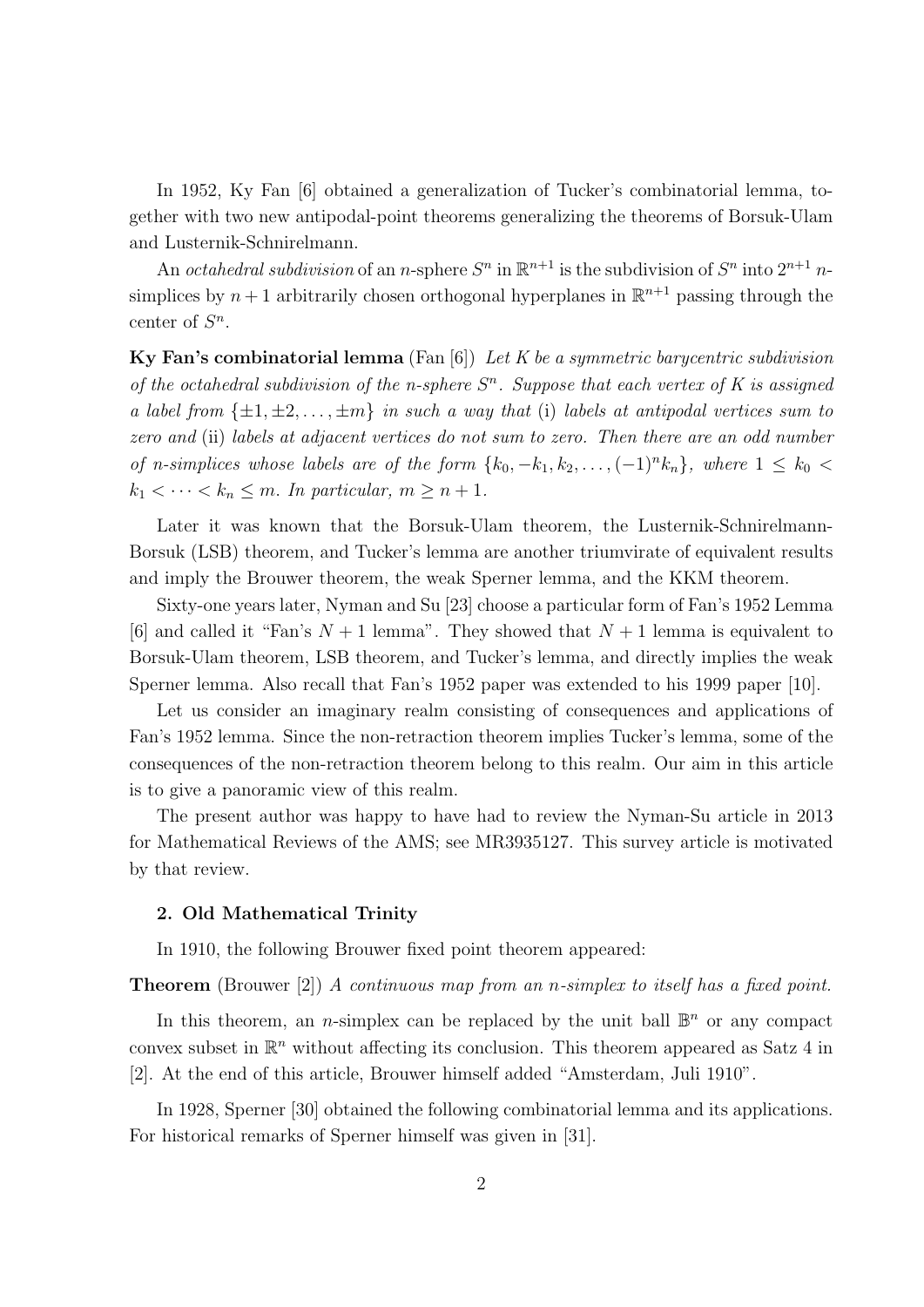**Lemma** (Sperner [30]) Let K be a simplicial subdivision of an *n*-simplex  $v_0v_1 \cdots v_n$ . To *each vertex of K, let an integer be assigned in such a way that whenever a vertex u of K* lies on a face  $v_{i_0}v_{i_1}\cdots v_{i_k}$   $(0 \leq k \leq n, 0 \leq i_0 \leq i_1 \leq \cdots \leq i_k \leq n)$ , the number assigned *to u is one of the integers*  $i_0, i_1, \cdots, i_k$ *. Then the total number of those n-simplices of*  $K$ *, whose vertices receive all*  $n + 1$  *integers*  $0, 1, \dots, n$ *, is odd. In particular, there is at least one such n-simplex.*

The particular case is usually called the *weak Sperner lemma.*

In 1929, Knaster, Kuratowski, and Mazurkiewicz [19] obtained the following so-called KKM theorem from the weak Sperner lemma and applied it to a new proof of the Brouwer fixed point theorem:

**Theorem** (KKM [19]) Let  $A_i$  ( $0 \leq i \leq n$ ) be  $n + 1$  closed subsets of an *n*-simplex  $p_0 p_1 \cdots p_n$ *. If the inclusion relation* 

$$
p_{i_0}p_{i_1}\cdots p_{i_k}\subset A_{i_0}\cup A_{i_1}\cup\cdots\cup A_{i_k}
$$

holds for all faces  $p_{i_0}p_{i_1}\cdots p_{i_k}$   $(0 \le k \le n, 0 \le i_0 < i_1 < \cdots < i_k \le n)$ , then  $\bigcap_{i=0}^n A_i \ne \emptyset$ .

In fact, those three theorems are regarded as a sort of mathematical trinity. All are extremely important and have many applications. See Park [24].

Brouwer

1974 <del>∕</del> 51929 weak Sperner  $\overrightarrow{1929}$ KKM

#### **3. New Mathematical Triumvirate**

Similarly to the mathematical trinity introduced by Brouwer, KKM, and Sperner, relatively new Borsuk-Ulam theorem, the Lusternik-Schnirelmann-Borsuk (LSB) theorem, and Tucker's lemma are another triumvirate of equivalent results. In each of these triples, the first is an algebraic topology result, the second is a set-covering result, and the third is a combinatorial result.

**Borsuk-Ulam Theorem** (Borsuk [1]) *Let*  $h : S^n \to \mathbb{R}^n$  *be a continuous function such* that  $h(-x) = -h(x)$  for all  $x \in S^n$ . Then there exists  $w \in S^n$  such that  $h(w) = 0$ .

The following LSB covering theorem originated by Lusternik and Schnirelman in 1930 is equivalent to the Borsuk-Ulam theorem. See Borsuk [1]: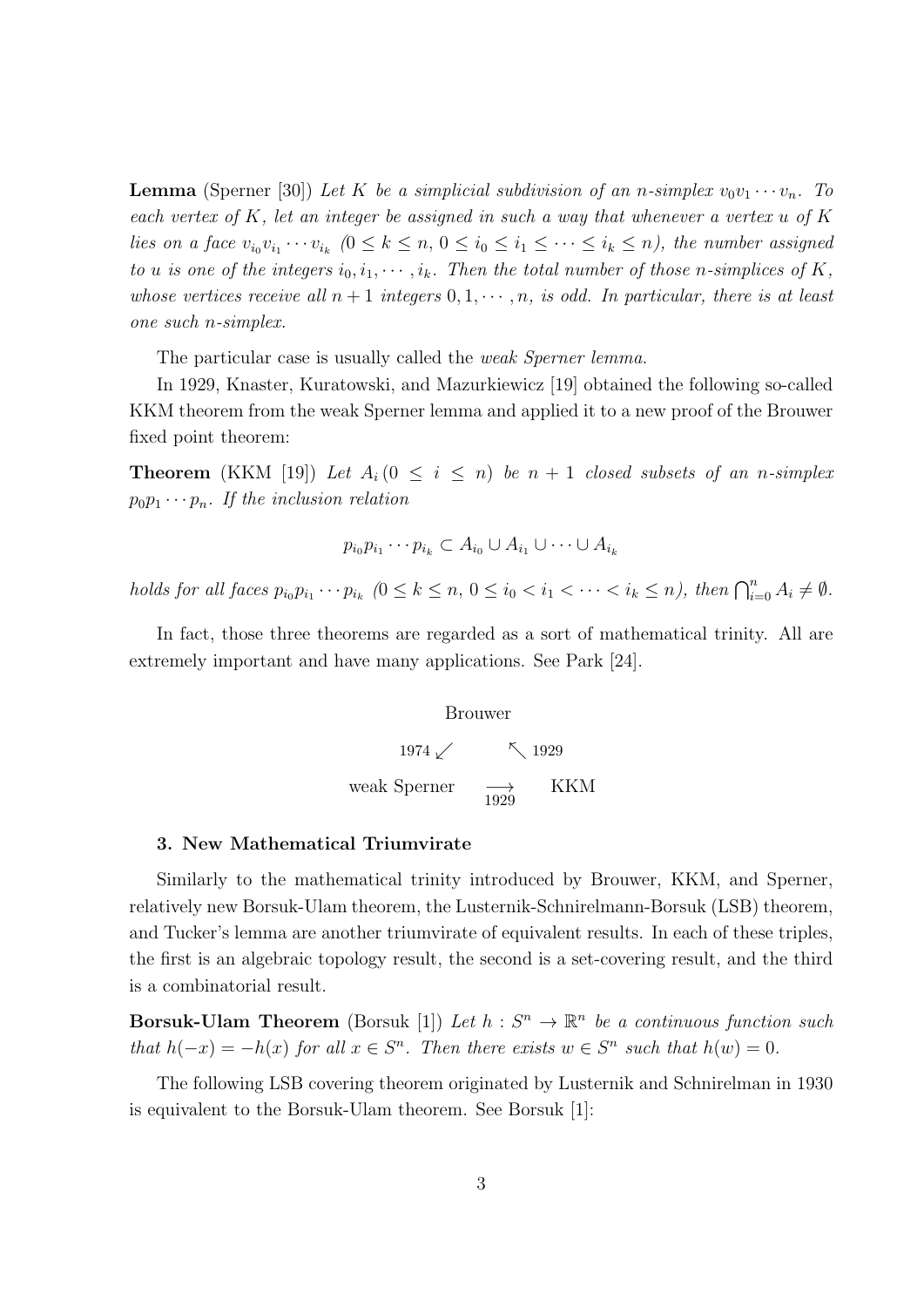| Brouwer Fixed Point Theorem     | 31,100 |
|---------------------------------|--------|
| Sperner's Lemma                 | 5,150  |
| <b>KKM</b>                      | 80,400 |
| KKM theorems                    | 6,290  |
| KKM applications                | 11,200 |
| KKM general convex spaces       | 3,220  |
| KKM guideline [not related]     | 612    |
| KKM equilibrium problems        | 4,020  |
| $\overline{\text{KKM}}$ minimax | 1,820  |
| KKM fixed point theorem         | 4,730  |
| KKM space                       | 5,060  |
| KKM fixed point                 | 8,610  |
| KKM mappings in metric          | 2,120  |
| KKM maps                        | 11,500 |
| KKM inequalities                | 4,760  |
| KKM property                    | 6,650  |
| KKM type theorems               | 4,220  |
| KKM type theorems coincidences  | 1,150  |
| KKM type theorems convex spaces | 2,380  |
| KKM type theorems fixed point   | 3,400  |
| KKM metric spaces               | 3,010  |

**Statistics from Google Scholar** (March 5, 2017):

**Lusternik-Schnirelman-Borsuk Theorem** [1] *Let*  $C_1, \ldots, C_{n+1}$  *be a collection of closed* sets that cover  $S<sup>n</sup>$ . Then at least one of the sets must contain a pair of antipodal points.

From Freund-Todd [13]:

Let  $B^n$  denote the *n*-ball  $\{x \in \mathbb{R}^n : ||x|| \le 1\}$ , where  $||x||$  is the  $l_1$ -norm  $\sum_i |x_i|$ , and let  $S^{n-1}$  denote its boundary  $\{x \in \mathbb{R}^n : ||x|| = 1\}$ . We will call *special* a centrally symmetric triangulation of  $B<sup>n</sup>$  that refines the octahedral subdivision. The following result was proved for  $n = 2$  in [33] and for the general case in [20, pp. 134-141] from a fundamental non-existence theorem:

**Tucker's Combinatorial Lemma** (Tucker [33]) *Let the vertices of a special triangulation T* of  $B^n$  be assigned labels from  $\{\pm 1, \ldots, \pm n\}$ . If antipodal vertices of T on  $S^{n-1}$ *receive complementary labels* (*labels that sum to zero*)*, then T contains a complementary* 1*-simplex whose vertices have complementary labels.*

From Nyman-Su [23]: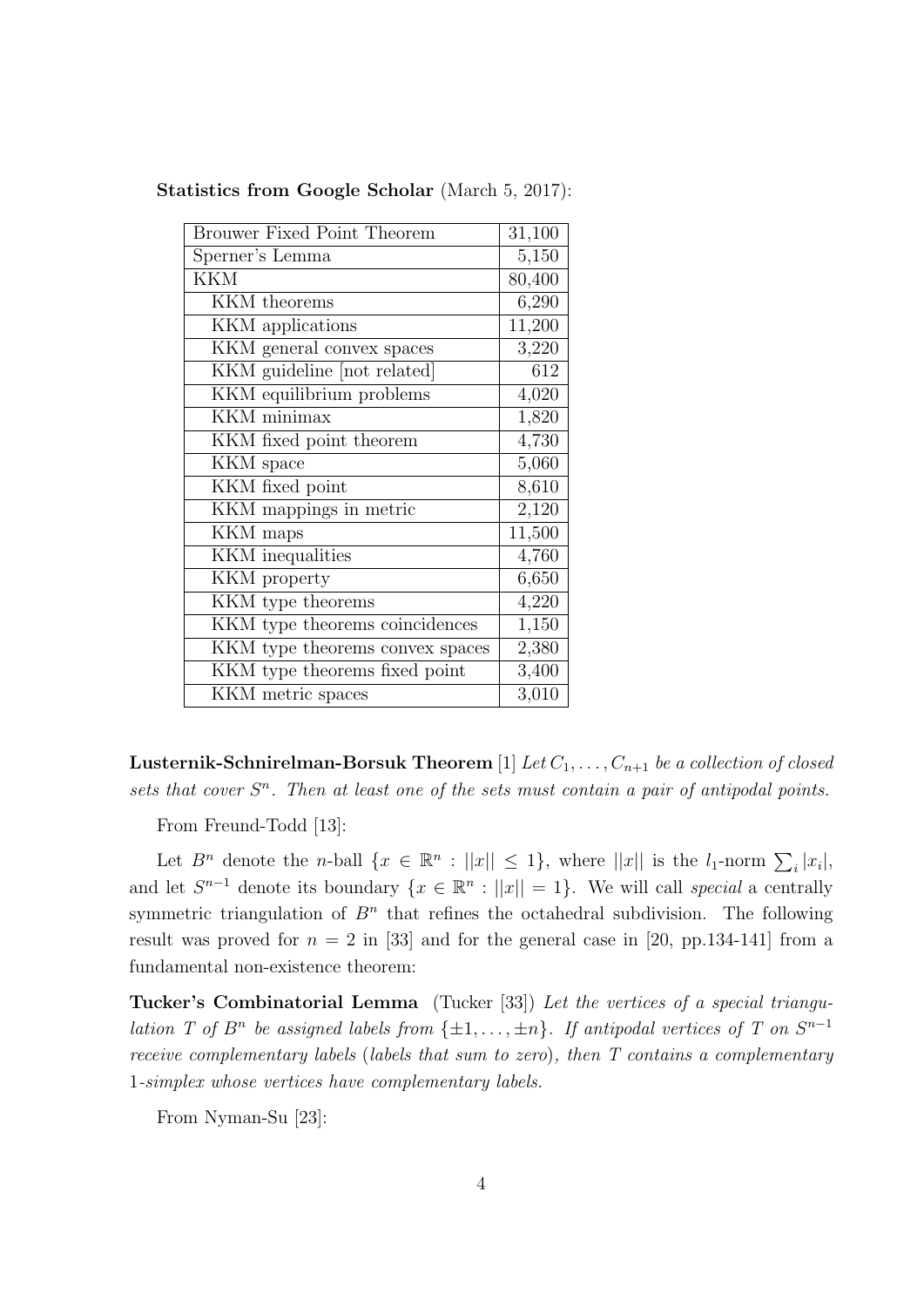Let  $\Sigma^n$  be a polyhedral version of the *n*-sphere, the set of all points in  $\mathbb{R}^{n+1}$  of distance 1 from the origin in the  $L_1$  norm:

$$
\Sigma^{n} = \{(x_1, \ldots, x_{n+1}) : \sum |x_i| = 1\}.
$$

A *triangulation* is a subdivision by simplices that either meet face-to-face or not at all. Each simplex is the affine hull of its *vertices*; these are the *vertices of the triangulation*. A triangulation of  $\Sigma^n$  is *symmetric* if, when  $\sigma$  is a simplex of the triangulation, then  $-\sigma$ is a simplex as well.

Define an *m*-*labelling* to be a function  $\ell$  that assigns to each vertex *v* one of  $2m$  possible integers:  $\{\pm 1, \pm 2, \ldots, \pm m\}$ . A symmetric triangulation of  $\Sigma^n$  has an *antisymmetric* labelling if  $\ell(-v) = -\ell(v)$  for all vertices *v*. A labelling has a *complementary edge* if some adjacent pair of vertices has labels that sum to zero, e.g.,  $\{+i, -i\}$ . Call a simplex *alternating* if its vertex labels are distinct in magnitude and alternate signs, when arranged in order of increasing value. So the labels have the form

$$
\{k_1, -k_2, k_3, \dots\} \text{ or } \{-k_1, k_2, -k_3, \dots\}
$$

when  $1 \leq k_1 < k_2 < k_3 < \ldots$ . The first kind is called *positive alternating* and the second is *negative alternating*, based on the sign of *k*1.

**Tucker's Lemma** ([33]) Let T be a symmetric triangulation of  $\Sigma^n$  with an n-labelling *that is anti-symmetric. Then T has a complementary edge.*

Tucker's lemma is a combinatorial equivalent of the Borsuk-Ulam theorem [1] and has many applications.

Nyman and Su [23] derived the following from the main result of Fan [6]:

**Fan's**  $N + 1$  **Lemma** Let T be a symmetric triangulation of  $\Sigma^n$  with an  $(n + 1)$ -labelling *that is anti-symmetric and has no complementary edge. Then T has a positive alternating n-simplex.*

Fan's original lemma with *m*-labellings [6] is more general than the above lemma and implies the Borsuk-Ulam theorem through Tucker's lemma.

The main results of Nyman and Su [23] are the following:

**Theorem 1.** *Fan's N* + 1 *Lemma is equivalent to the Borsuk-Ulam Theorem.*

**Theorem 2.** *Fan's N* + 1 *Lemma implies the weak Sperner lemma.*

There is a beautiful diagram [23, Figure 1] showing connections between the topological, set-covering, and combinatorial results: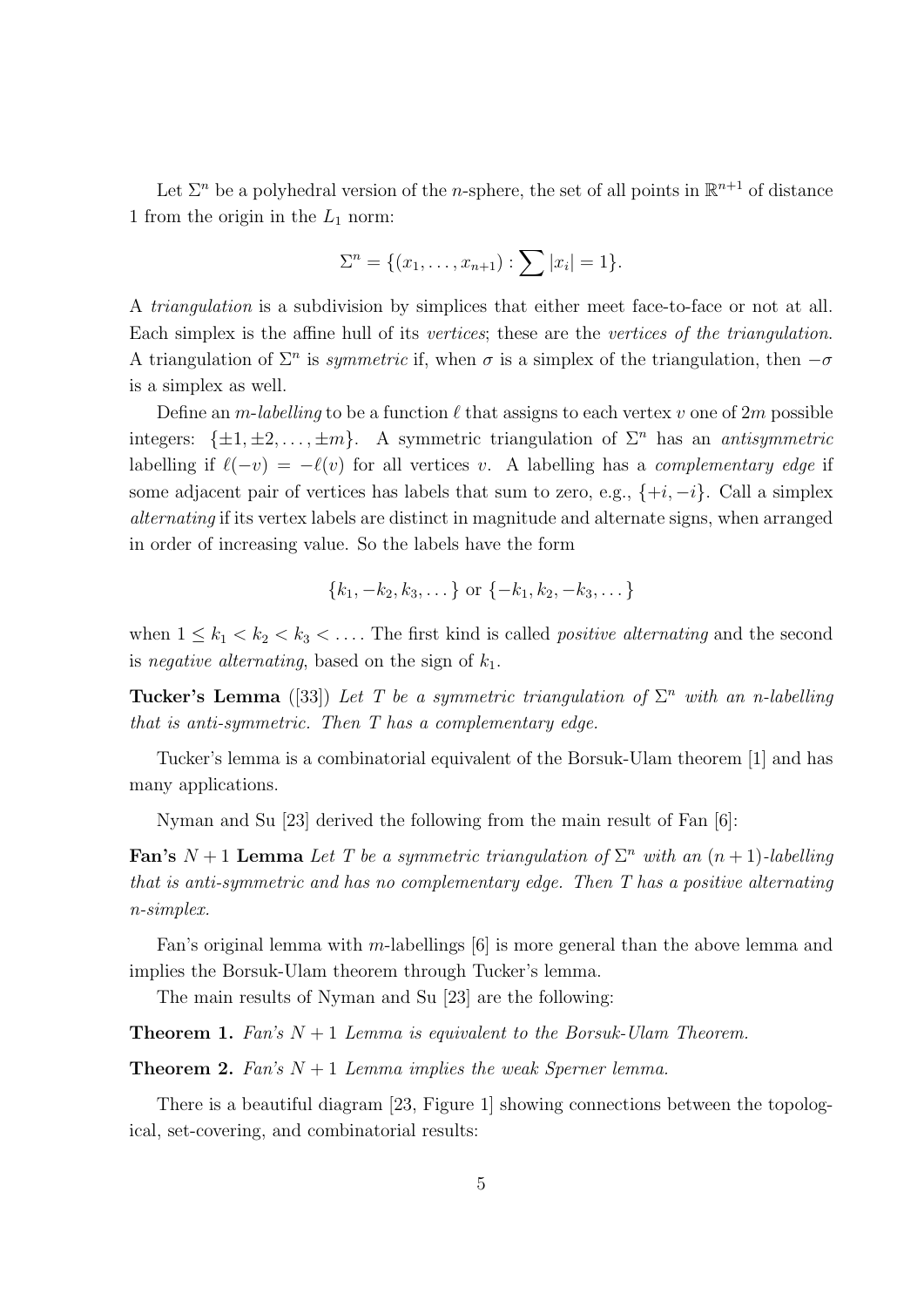$BU \iff LSB$  (Borsuk [1]) Tucker =*⇒* BU, LSB (Tucker [33], Freund-Todd [13])  $BU \implies$  Tucker (Freund [12]) BU =*⇒* Brouwer (Su [32]) BU =*⇒* Sperner (Nyman-Su [23])  $LSB \Longrightarrow KKM$ 

Theorem 1: Fan's  $N + 1 \iff BV$ Theorem 2: Fan's  $N + 1 \implies$  weak Sperner

**Statistics from Google Scholar** (March 5, 2017):

| 17,600 |
|--------|
| 197    |
| 3,660  |
| 262    |
| 328    |
| 636    |
| 3,510  |
| 3,090  |
|        |

## **4. Equivalent Formulations of the Brouwer fixed point theorem**

The following are equivalents of the Brouwer theorem stated in [24] and added some more:

1883 Poincaré's theorem

1904 Bohl's non-retraction theorem

1912 Brouwer's fixed point theorem

1928 Sperner's combinatorial lemma

1929 The Knaster-Kuratowski-Mazurkiewicz theorem

1930 Caccioppoli's fixed point theorem

1930 Schauder's fixed point theorem

1935 Tychonoff's fixed point theorem

1937 von Neumann's intersection lemma

1940 Intermediate value theorem of Bolzano-Poincaré-Miranda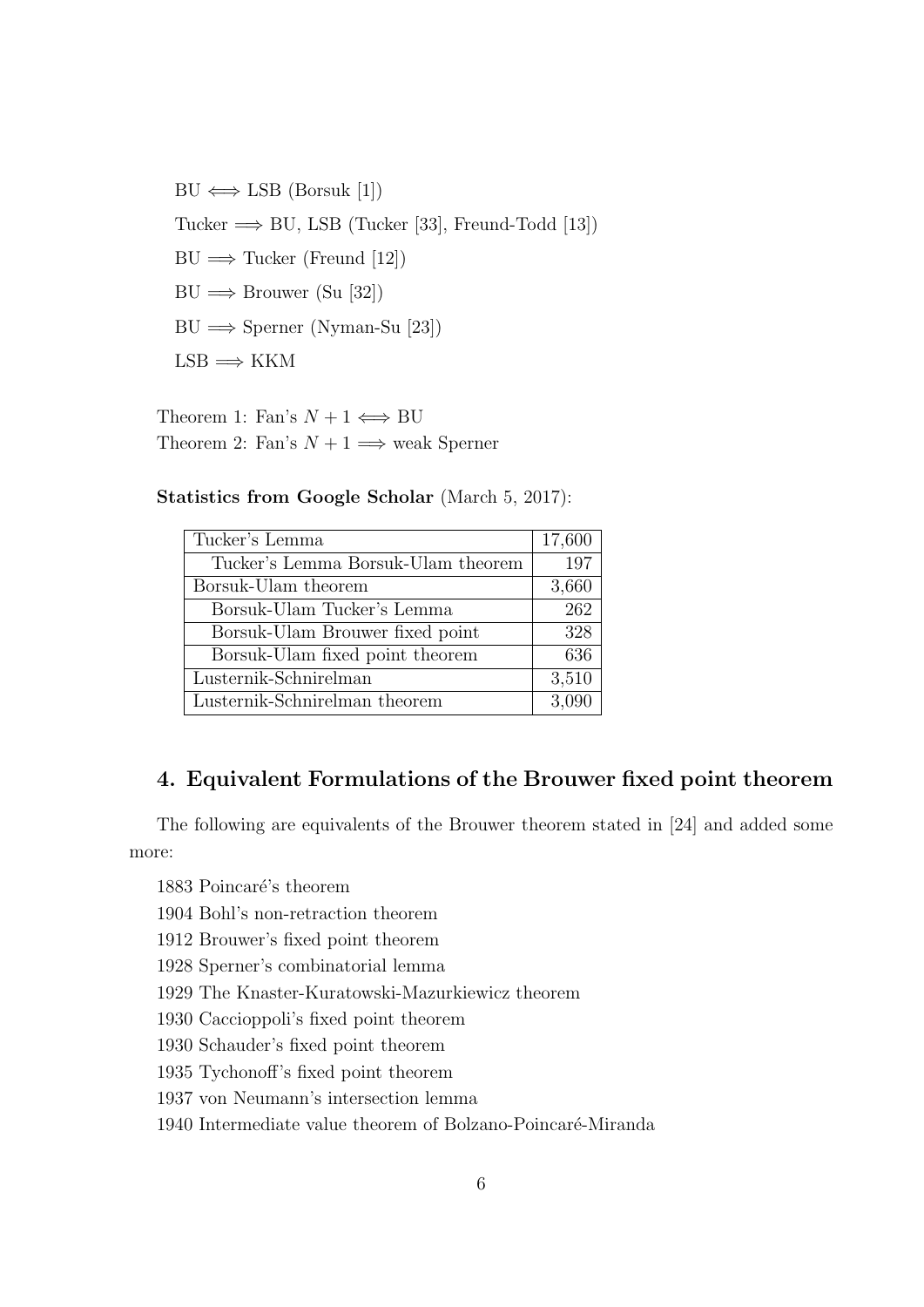1941 Kakutani's fixed point theorem

1950 Bohnenblust-Karlin's fixed point theorem

1950 Hukuhara's fixed point theorem

1952 Fan-Glicksberg's fixed point theorem

1954 Steinhaus' chessboard theorem

1955 Main theorem of mathematical economics on Walras equilibria of Gale (1955),

Nikaido (1956), and Debreu (1959)

1960 Kuhn's cubic Sperner lemma

1961 Fan's KKM lemma

1961 Fan's geometric or section property of convex sets

1964 Debrunner-Flor's variational equality

1966 Fan's theorem on sets with convex sections

1966 Hartman-Stampacchia's variational inequality

1967 Browder's variational inequality

1967 Scarf's intersection theorem

1968 Fan-Browder's fixed point theorem

1969 Fan's best approximation theorems

1972 Fan's minimax inequality

1972 Himmelberg's fixed point theorem

1973 Shapley's generalization of the KKM theorem

1976 Tuy's generalization of the Walras excess demand theorem

1984 Fan's matching theorems

1997 Horvath-Lassonde's intersection theorem

1998 Greco-Moschen's KKM type theorem

It is known that many generalizations of the results in the above list are also equivalent to the Brouwer fixed point theorem. We introduce some articles on this matter.

Horvath and Lassonde [16] introduced some intersection theorems of KKM-type, Kleetype, Helly-type which are also equivalent to the Brouwer fixed point theorem.

Park and Jeong [26] collected equivalent statements closely related to Euclidean spaces, *n*-simplices or *n*-balls. Among them are the weak Sperner lemma, the KKM theorem, some intersection theorems, various fixed point theorems, an intermediate value theorem, various non-retract theorems, the non-contractibility of spheres, and others.

In 2014, Idzik et al. [17] collected three sets of equivalents of the Brouwer fixed point theorem. The first set covers some classic results connected to surjectivity property of continuous functions under proper assumptions on their boundary behavior. The second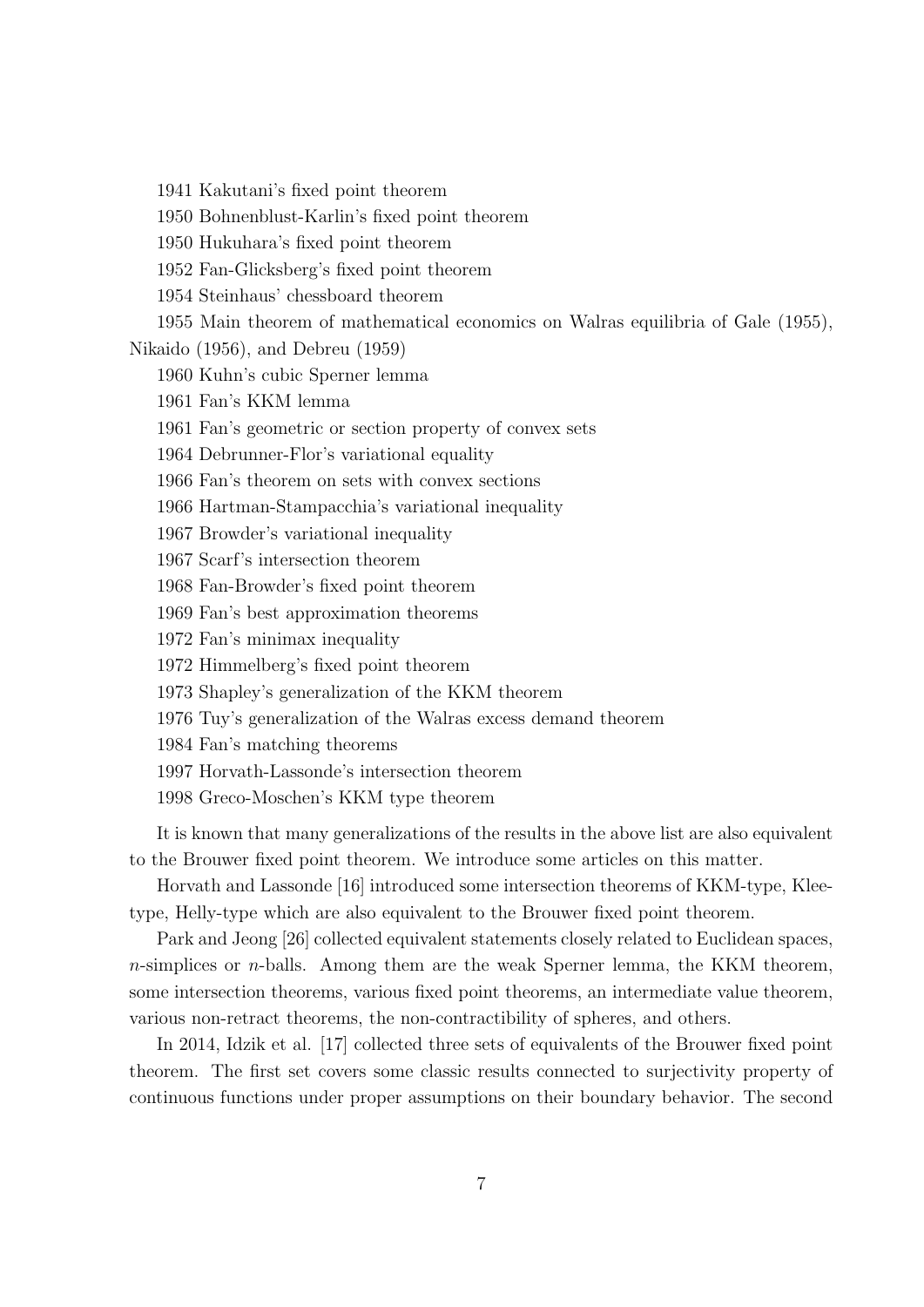covers some results related to the Himmelberg fixed point theorem. The third loop involves equivalence of the existence of economic equilibrium and the Brouwer fixed point theorem.

See also [37].

## **5. Some Typical Theorems**

In this section, we introduce some typical examples related to the preceding list of equivalents of the Brouwer fixed point theorem.

J. von Neumann [35] obtained the following minimax theorem independently to Brouwer or Sperner, and this is one of the basic theorems in the game theory developed by himself:

**Theorem** (von Neumann [35]) *Let f*(*x, y*) *be a continuous real-valued function defined for*  $x \in K$  *and*  $y \in L$ *, where*  $K$  *and*  $L$  *are arbitrary bounded closed convex sets in two Euclidean spaces*  $\mathbb{R}^m$  *and*  $\mathbb{R}^n$ *. If for every*  $x_0 \in K$  *and for every real number*  $\alpha$ *, the set of all*  $y \in L$  *such that*  $f(x_0, y) \leq \alpha$  *is convex, and if for every*  $y_0 \in L$  *and for every real number*  $\beta$ *, the set of all*  $x \in K$  *such that*  $f(x, y_0) \geq \beta$  *is convex, then we have* 

$$
\max_{x \in K} \min_{y \in L} f(x, y) = \min_{y \in L} \max_{x \in K} f(x, y).
$$

This was later extended to the following intersection lemma by himself:

**Lemma** (von Neumann [36]) *Let K and L be two compact convex sets in the Euclidean* spaces  $\mathbb{R}^m$  and  $\mathbb{R}^n$  respectively, and let us consider their Cartesian product  $K \times L$  in  $\mathbb{R}^{m+n}$ . *Let U* and *V be two closed subsets of*  $K \times L$  *such that for any*  $x_0 \in K$  *the set*  $U_{x_0}$ , *of*  $y \in L$  *such that*  $(x_0, y) \in U$ *, is nonempty, closed and convex and such that for any*  $y_0 \in L$ *the set*  $V_{y0}$ , of all  $x \in K$  *such that*  $(x, y_0) \in V$ , *is nonempty, closed and convex. Under these assumptions, U and V have a common point.*

In order to give simple proofs of the intersection lemma and the minimax theorem of von Neumann, Kakutani obtained the following generalization of the Brouwer fixed point theorem for multi-valued maps.

A *multimap* or a *map*  $F: X \to Y$  is a function  $F: X \to 2^Y$  from a set X into the power set of a set *Y*, and  $F^-: Y \to X$  is defined by  $F^-(y) := \{x \in X : y \in F(x)\}$  for  $y \in Y$ . Let  $\langle D \rangle$  denote the set of all nonempty finite subsets of a set *D*.

**Theorem** (Kakutani [18]) *If*  $x \mapsto \Phi(x)$  *is an upper semicontinuous point-to-set mapping of an r-dimensional closed simplex S into the family of nonempty closed convex subset of S, then there exists an*  $x_0 \in S$  *such that*  $x_0 \in \Phi(x_0)$ *.*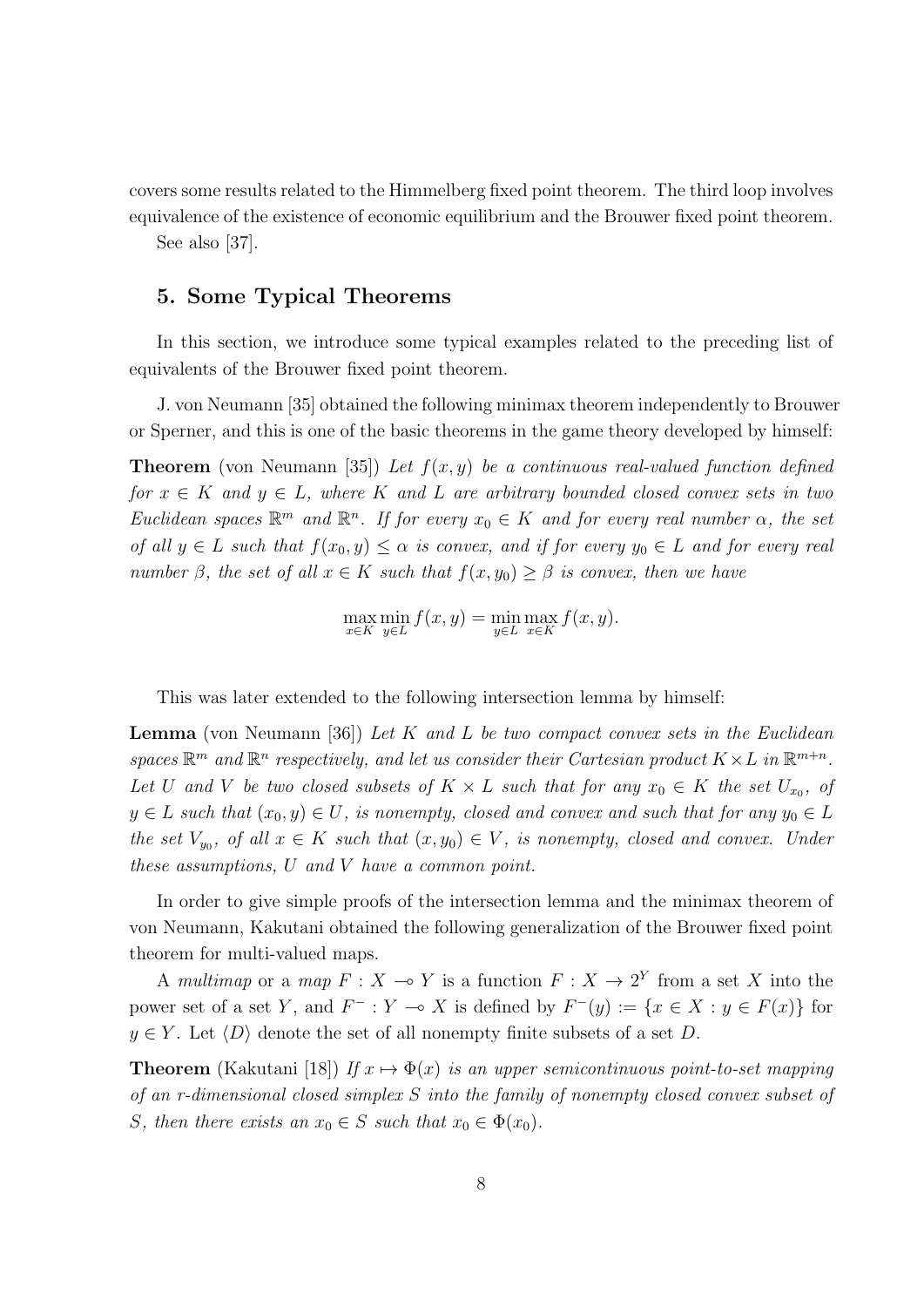An extended real-valued function  $f: X \to \overline{\mathbb{R}}$  defined on a convex set X is said to be *quasiconcave* [resp. *quasiconvex*] whenever, for any  $r \in \mathbb{R}$ ,  $\{x \in X : f(x) > r\}$  [resp.  ${x \in X : f(x) < r}$  is convex.

The first remarkable generalization of the minimax theorem of von Neumann is Nash's theorem [21,22] on equilibrium for non-cooperative games. Ky Fan [8, Theorem 4] reformulated this theorem in the following elegant form:

**Theorem** (Nash [21,22]) Let  $X_1, X_2, \cdots, X_n$  be  $n \geq 2$ ) nonempty compact convex sets *each in a real Hausdorff topological vector space. Let*  $f_1, f_2, \cdots, f_n$  *be n real-valued continuous functions defined on*  $\prod_{i=1}^{n} X_i$ *. If for each*  $i = 1, 2, \dots, n$  *and for any given point*  $(x_1, \dots, x_{i-1}, x_{i+1}, \dots, x_n) \in \Pi_{j \neq i} X_j, f_i(x_1, \dots, x_{i-1},$ 

 $(x_i, x_{i+1}, \dots, x_n)$  is a quasi-concave function on  $X_i$ , then there exists a point  $(\widehat{x}_1, \widehat{x}_2, \dots, \widehat{x}_n) \in$  $\Pi_{i=1}^n X_i$  *such that* 

$$
f_i(\widehat{x}_1, \widehat{x}_2, \cdots, \widehat{x}_n) = \max_{y_i \in X_i} f_i(\widehat{x}_1, \cdots, \widehat{x}_{i-1}, y_i, \widehat{x}_{i+1}, \cdots, \widehat{x}_n) \quad (1 \le i \le n).
$$

A milestone on the history of the KKM theory was erected by Ky Fan [7]. He extended the KKM theorem to infinite dimensional topological vector spaces and various applications of it:

**Lemma** (Fan [7]) *Let X be an arbitrary set in a Hausdorff topological vector space Y . To each*  $x \in X$ , let a closed set  $F(x)$  in Y be given such that the following two conditions are *satisfied:*

(i) The convex hull of any finite subset  $\{x_1, x_2, \cdots, x_n\}$  of  $X$  is contained in  $\bigcup_{i=1}^n F(x_i)$ .

(ii)  $F(x)$  *is compact for at least one*  $x \in X$ *.* 

*Then*  $\bigcap_{x \in X} F(x) \neq \emptyset$ *.* 

This is usually called KKMF Theorem and applied by a large number of authors in various fields in mathematical sciences. He also obtained the geometric or section property of convex sets, and it is equivalent to his KKMF theorem.

In 1966, Hartman and Stampacchia introduced the following variational inequality and applied it to partial differential equations:

**Lemma** (Hartman-Stampacchia [14]) Let K be a compact convex subset in  $\mathbb{R}^n$  and f:  $K \to \mathbb{R}^n$  *a continuous map. Then there exists*  $u_0 \in K$  *such that* 

 $(f(u_0), v - u_0) \geq 0$  *for*  $v \in K$ ,

where  $(\cdot, \cdot)$  *denotes the scalar product in*  $\mathbb{R}^n$ *.*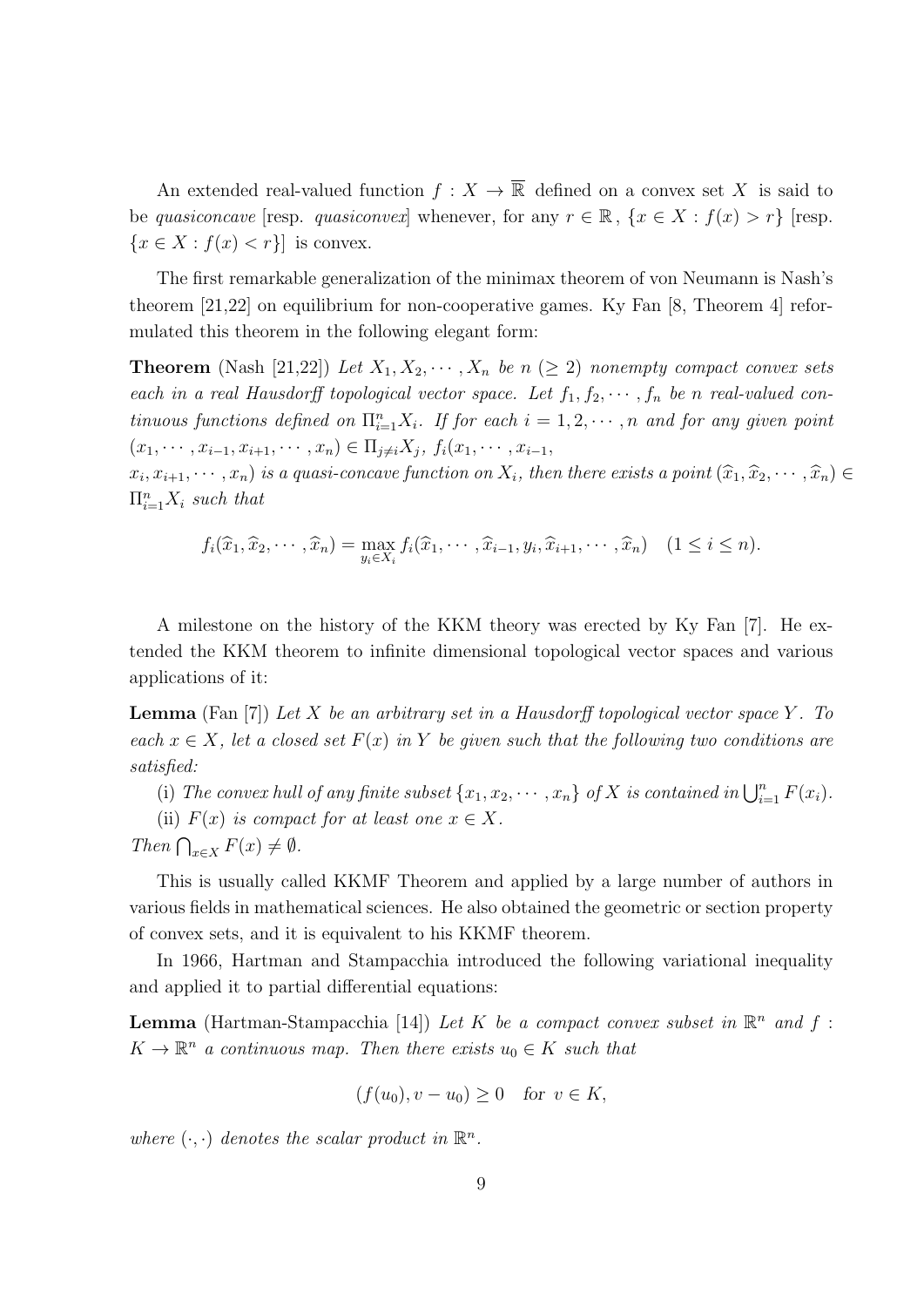Browder [3] obtained a reformulation of geometric lemma of Fan [7] in the convenient form of a fixed point theorem using the Brouwer fixed point theorem and the partition of unity argument. This is the following Fan-Browder fixed point theorem:

**Theorem** (Browder [3]) *Let K be a nonempty compact convex subset of a topological vector space.* Let *T* be a map of *K* into  $2^K$ , where for each  $x \in K$ ,  $T(x)$  is a nonempty *convex subset of K. Suppose further that for each y in*  $K$ *,*  $T^{-1}(y) = \{x \in K : y \in T(x)\}$ *is open in K. Then there exists*  $x_0$  *in K such that*  $x_0 \in T(x_0)$ *.* 

This was also later known to be equivalent to the Brouwer theorem.

For a topological space X, a function  $f: X \to \overline{\mathbb{R}}$  is said to be *lower* [resp. *upper*] *semicontinuous* (l.s.c.) ([resp. u.s.c.]) whenever, for any  $r \in \mathbb{R}$ ,  $\{x \in X : f(x) > r\}$  [resp.  ${x \in X : f(x) < r}$  is open set.

Fan also obtained the following minimax inequality from his KKMF theorem:

**Theorem** (Fan [9]) *Let X be a compact convex set in a Hausdorff topological vector space.* Let f be a real function defined on  $X \times X$  such that:

(a) For each fixed  $x \in X$ ,  $f(x, y)$  is a lower semicontinuous function of y on X.

(b) For each fixed  $y \in X$ ,  $f(x, y)$  is a quasi-concave function of x on X.

*Then the minimax inequality*

$$
\min_{y \in X} \sup_{x \in X} f(x, y) \le \sup_{x \in X} f(x, x)
$$

*holds.*

### **6. Historical remarks**

In this section, we introduce some informative articles with their abstracts in the chronological order. These articles are supplementary sources for the history of the main subject of the present paper:

Cohen [4] : A proof of the strong form of the Sperner lemma was given.

Let  $T^n = (a_0, \ldots, a_n)$  be an *n*-simplex and  $K^n$  be a triangulation of its closure. By a labeling of  $K^n$  we mean a function  $L(e_i)$  which assigns to each vertex  $e_i$  of the triangulation  $K^n$  a vertex of its carrier  $L(e_i) \in T^n$ . An *n*-simplex of such a labeled triangulation  $T_i^n = (e_0, \ldots, e_n)$  is said to be complete if the vertices  $L(e_i)$ ,  $i = 0, \ldots, n$  are distinct.

**The Strong Sperner Lemma** *Any labeled triangulation K<sup>n</sup> of T n contains an odd number of complete n-simplices.*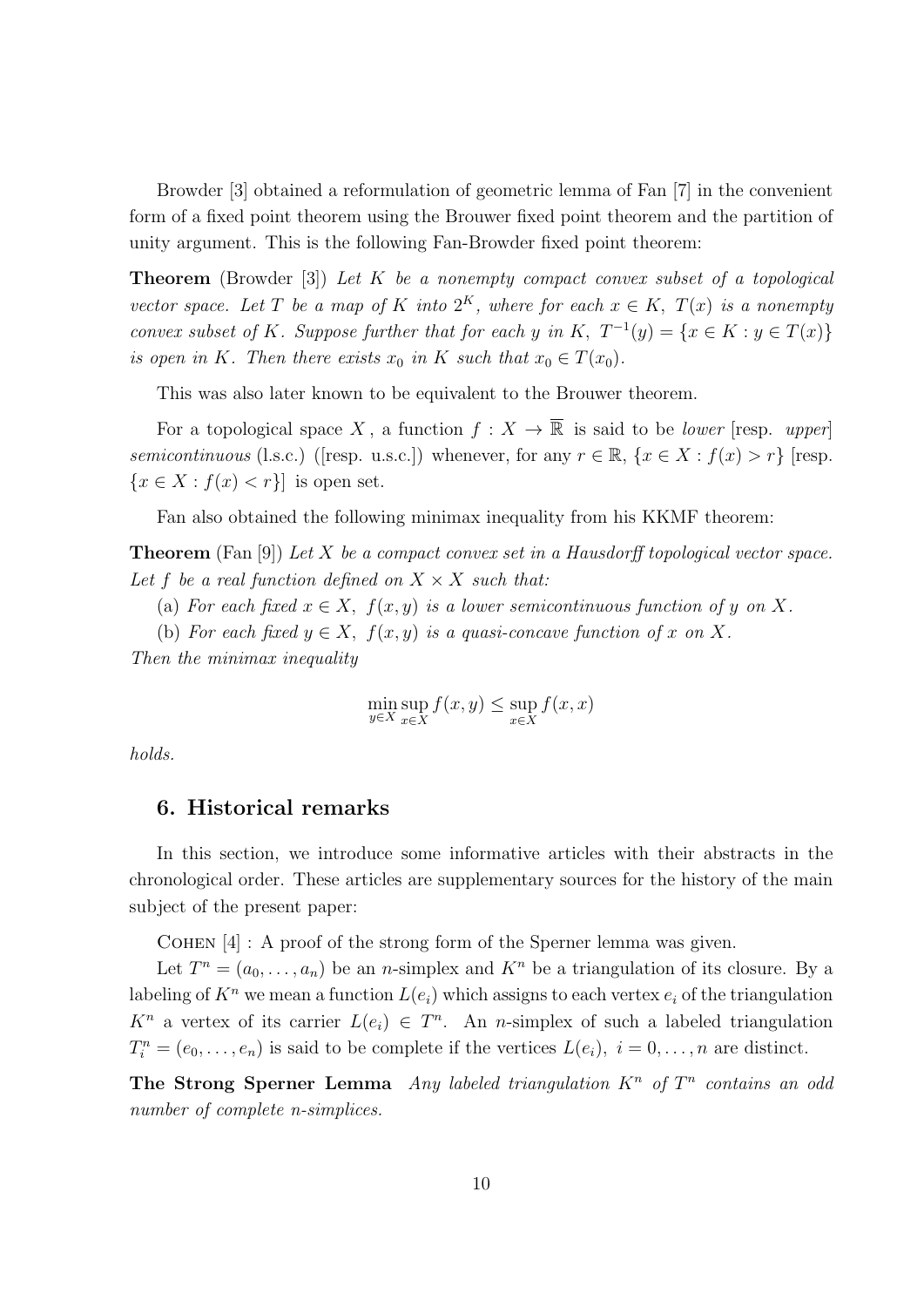FREUND, R.M.  $[11,12]$ : The author demonstrates two new dual lemmas on the *n*dimensional cube, and use a generalized Sperner lemma to prove a generalization of the KKM covering lemma on the simplex. It is shown that Tucker's lemma can be derived directly from the Borsuk-Ulam theorem. A report is presented on the interrelationships between these results, Brouwer's FPT, and the existence of stationary points on the simplex.

Su, F.E. [32] : A direct proof of the Brouwer fixed point theorem from the Borsuk-Ulam antipodal theorem.

Fan, K. [10] : Obtained an antipodal theorem extending a result in his paper [6] (which strengthens slightly the antipodal theorems of LSB and BU). His new theorem implies a fixed point theorem.

Simmons, F.W. and F.E. Su [28] : In this paper the authors show how theorems of Borsuk-Ulam and Tucker can be used to construct a *consensus-halving*: a division of an object into two portions so that each of *n* people believes the portions are equal. Moreover, the division takes at most *n* cuts, which is best possible. This extends prior work using methods from combinatorial topology to solve fair division problems. Several applications of consensus-halving are discussed.

PRESCOTT, T. AND F.E. Su  $[27]$ : The authors present a proof of Ky Fan's combinatorial lemma on labellings of triangulated spheres that differs from earlier proofs in that it is constructive. The authors slightly generalize the hypotheses of Fan's lemma to allow for triangulations of  $S<sup>n</sup>$  that contain a flag of hemispheres. As a consequence, they can obtain a constructive proof of Tucker's lemma that holds for a more general class of triangulations than the usual version.

DE LONGUEVILLE, M. AND R.T. ZIVALJEVIC<sup> $[5]$ </sup>: This article is concerned with a general scheme on how to obtain constructive proofs for combinatorial theorems that have topological proofs so far. To this end the combinatorial concept of Tucker-property of a finite group *G* is introduced and its relation to the topological Borsuk-Ulam-property is discussed. Applications of the Tucker-property in combinatorics are demonstrated.

HOHTI, A. [15] : The author proves an extension of the well-known combinatorialtopological lemma of E. Sperner to the case of infinite-dimensional cubes. It is obtained as a corollary to an infinitary extension of the Lebesgue Covering Dimension Theorem.

Park, S. [25] : The partial KKM principle for an abstract convex space is an abstract form of the classical KKM theorem. A KKM space is an abstract convex space satisfying the partial KKM principle and its 'open' version. In this paper, he clearly derives a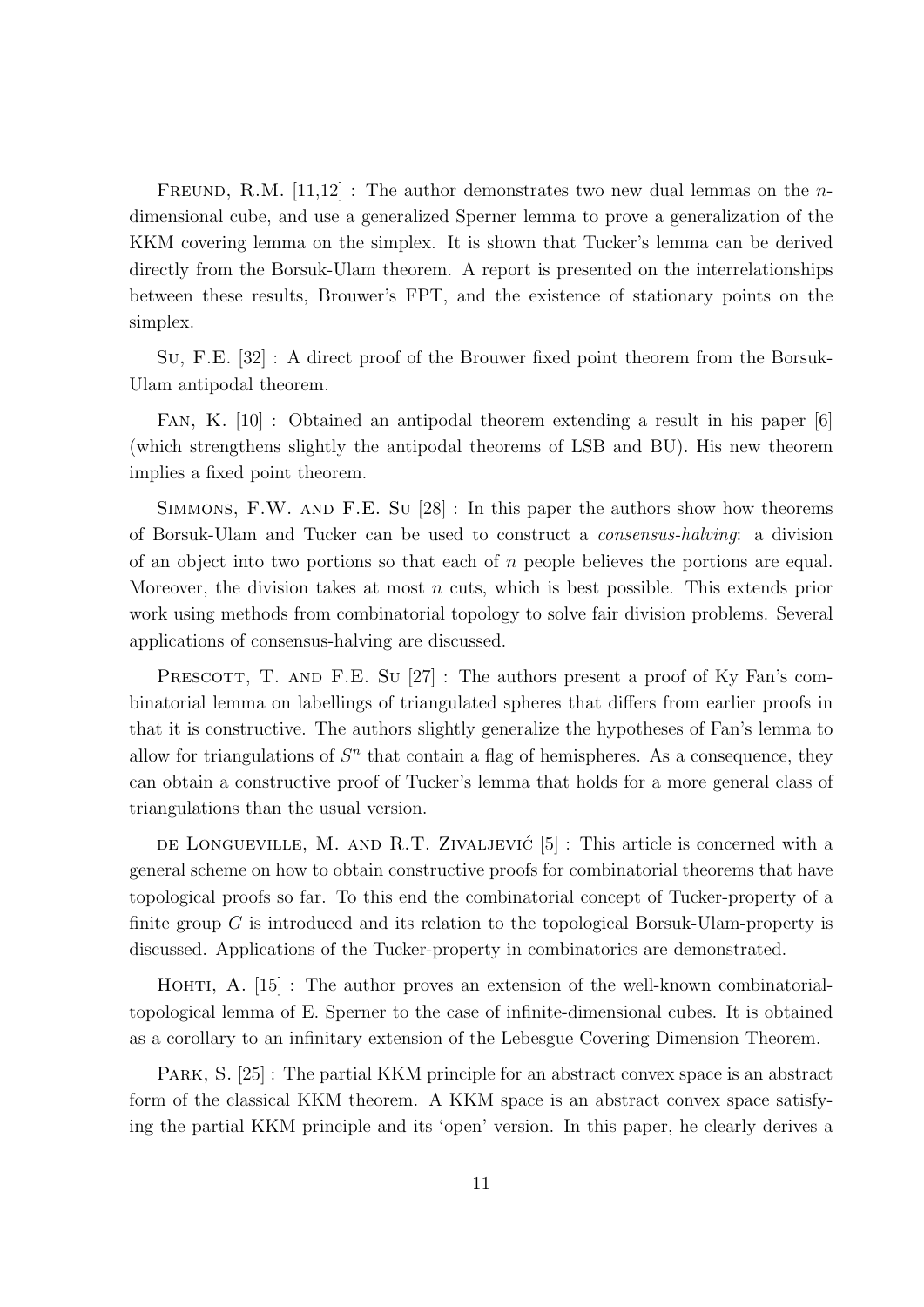sequence of a dozen statements which characterize the KKM spaces and equivalent formulations of the partial KKM principle. As their applications, he adds more than a dozen statements including generalized formulations of von Neumann minimax theorem, von Neumann intersection lemma, the Nash equilibrium theorem, and the Fan type minimax inequalities for any KKM spaces. Consequently, this paper unifies and enlarges previously known several proper examples of such statements for particular types of KKM spaces.

van Dalen, D. [34] : It is by now common knowledge that in 1911 Brouwer gave mathematics a miraculous tool, the fixed point theorem, and that later in life, he disavowed it. It usually came as a shock when he replied to the question "is the fixed point theorem correct?" with a point blank "no". This rhetoric exchange deserves some elucidation. At the time that Brouwer did his revolutionary topological work, he had suspended his constructive convictions for the time being. He was well aware that he was using the principle of the excluded middle, indeed in 1919, he remarked that "In my philosophy-free mathematical papers I have regularly used the old methods, while at the same time attempting to deduce only those results, of which I could hope that they would find a place and be of value, if necessary in a modified form, in the new doctrine after the carrying out of a systematic construction of intuitionistic set theory". And in the case of the fixed point theorem we are presented with exactly such a result. From the intuitionistic point of view the theorem is not correct because the fixed point that is promised can in general not be found, that is to say, approximated.

IDZIK, A., W. KULPA, AND P. MACKOWIAK  $[17]$ : The third section contains the before mentioned equivalents. The first set of equivalent forms covers some classic results connected to surjectivity property of continuous functions under proper assumptions on their boundary behavior. Then the authors show some results for multifunctions which are related to the Himmelberg fixed point theorem. The third loop involves equivalence of the existence of economic equilibrium and the Brouwer theorem. The last loop studies relations among simplex coverings, Maynard Smith equilibrium and Nash equilibrium.

Yu, J., N.-F. Wang, and Z. Yang [37] : The authors show that Kakutani and Brouwer's fixed-point theorems can be obtained by using Nash equilibrium theorem directly. The corresponding set-valued problems, such as Kakutani's fixed-point theorem, Walras' equilibrium existence theorem (set-valued excess demand function) and generalized variational inequality, can be derived from the Nash equilibrium theorem, with the aid of an inverse of the Berge maximum theorem. For the single-valued situation, they derive Brouwer's fixed-point theorem, Walras' equilibrium existence theorem (single-valued excess demand function), KKM lemma and variational inequality from the Nash equilibrium theorem directly, without any recourse.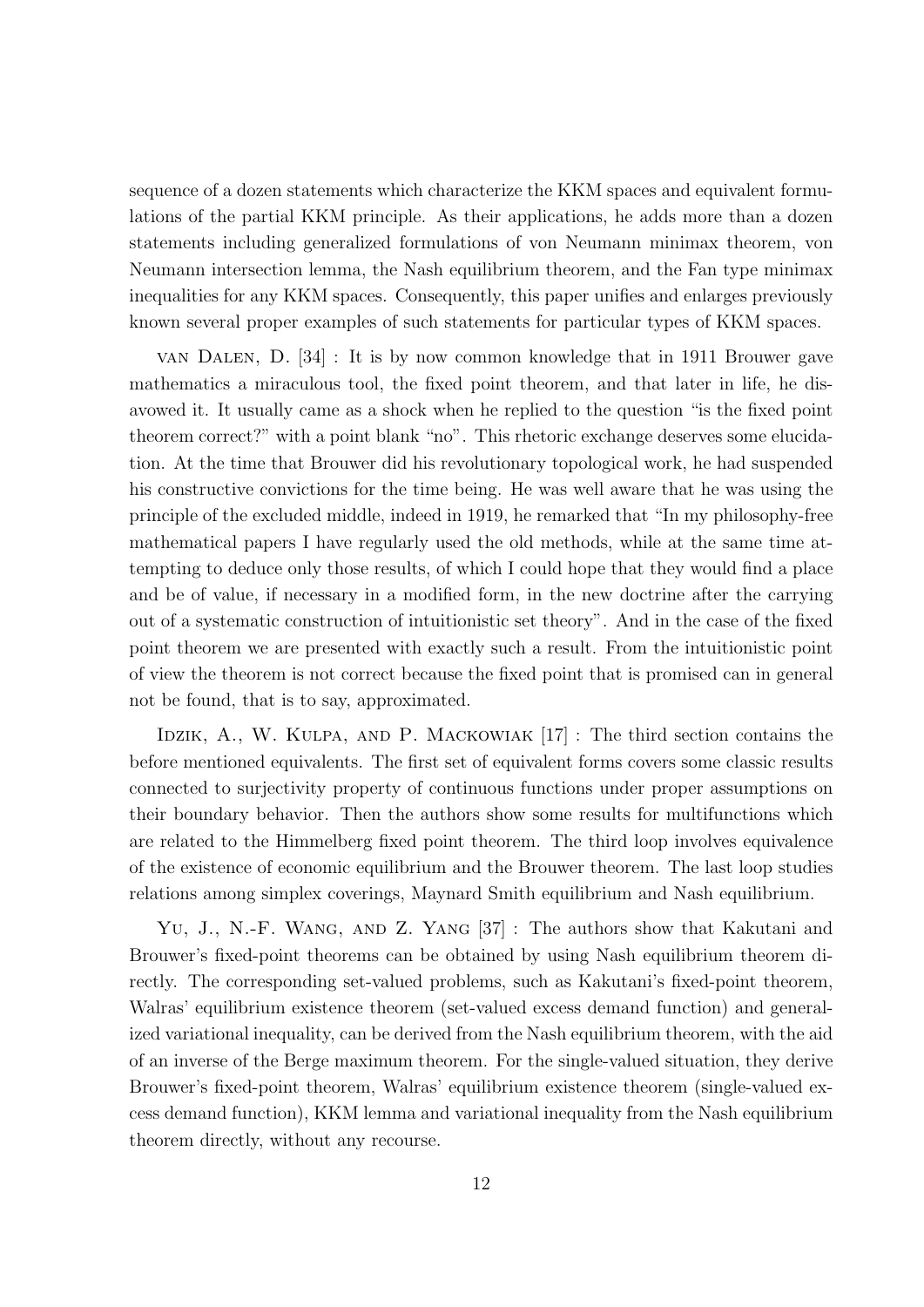We can continue more and more, but will stop here.

## **References**

- [1] Borsuk, K. *Drei Satze uber die n-dimensionale euklidische Sphare*, Fund. Math. **20** (1933), 177-190.
- [2] Brouwer, L.E.J. *Über Abbildung von Mannigfaltigkeiten*, Math. Ann. **71** (1912), 97-115.
- [3] Browder, F.E. *The fixed point theory of multi-valued mappings in topological vector spaces*, Math. Ann. **177** (1968), 283–301.
- [4] Cohen, D.I.A. *On the Sperner Lemma*, J. Combinat. Th. **2** (1967), 585–587.
- [5] de Longuevillea, M. and R.T. Zivaljević, The Borsuk-Ulam-property, Tucker-property and construc*tive proofs in combinatorics*, J. Combin. Theory, Ser. A **113** (2006), 839–850.
- [6] Fan, K. *A generalization of Tucker's combinatorial lemma with topological applications*, Ann. Math. **56** (1952), 431–437.
- [7] Fan, K. *A generalization of Tychonoff 's fixed point theorem*, Math. Ann. **142** (1961), 305–310.
- [8] Fan, K. *Applications of a theorem concerning sets with convex sections*, Math. Ann. **163** (1966), 189–203.
- [9] Fan, K. *A minimax inequality and applications*, Inequalities III (O. Shisha, ed.), pp.103–113, Academic Press, 1972.
- [10] Fan, K. *Antipodal and fixed point theorems for sets in R<sup>n</sup> bounded by a finite number of spheres*, Adv. Appl. Math. **22** (1999), 219–226.
- [11] Freund, R.M. *Variable dimension complexes. Part I: Basic theory*, Math. Oper. Research **9**(4) (1984), 479–497.
- [12] Freund, R.M. *Variable dimension complexes. Part II: A unified approach to some combinatorial lemmas in topology*, Math. Oper. Research **9**(4) (1984), 498–509.
- [13] Freund, R.M. and M.J. Todd, *A constructive proof of Tucker's combinatorial lemma*, J. Combin. Theory Ser. A **30** (1981), 321–325.
- [14] Hartmann, P. and G. Stampacchia, *On some non-linear elliptic differential-functional equations*, Acta Math. **115** (1966), 271–310.
- [15] Hohti, A. *An infinitary version of Sperner's Lemma*, Comment. Math. Univ. Carolin. **47**(3) (2006), 503–514.
- [16] Horvath, C.D. and M. Lassonde, *Intersection of sets with n-connected unions*, Proc. Amer. Math. Soc. **125** (1997), 1209–1214.
- [17] Idzik, A., W. Kulpa, and P. Mackowiak, *Equivalent forms of the Brouwer fixed point Theorem, I*, Topol. Meth. Nonlinear Anal. **44**(1) (2014), 263–276.
- [18] Kakutani, S. *A generalization of Brouwer's fixed-point theorem*, Duke Math. J. **8** (1941), 457–459.